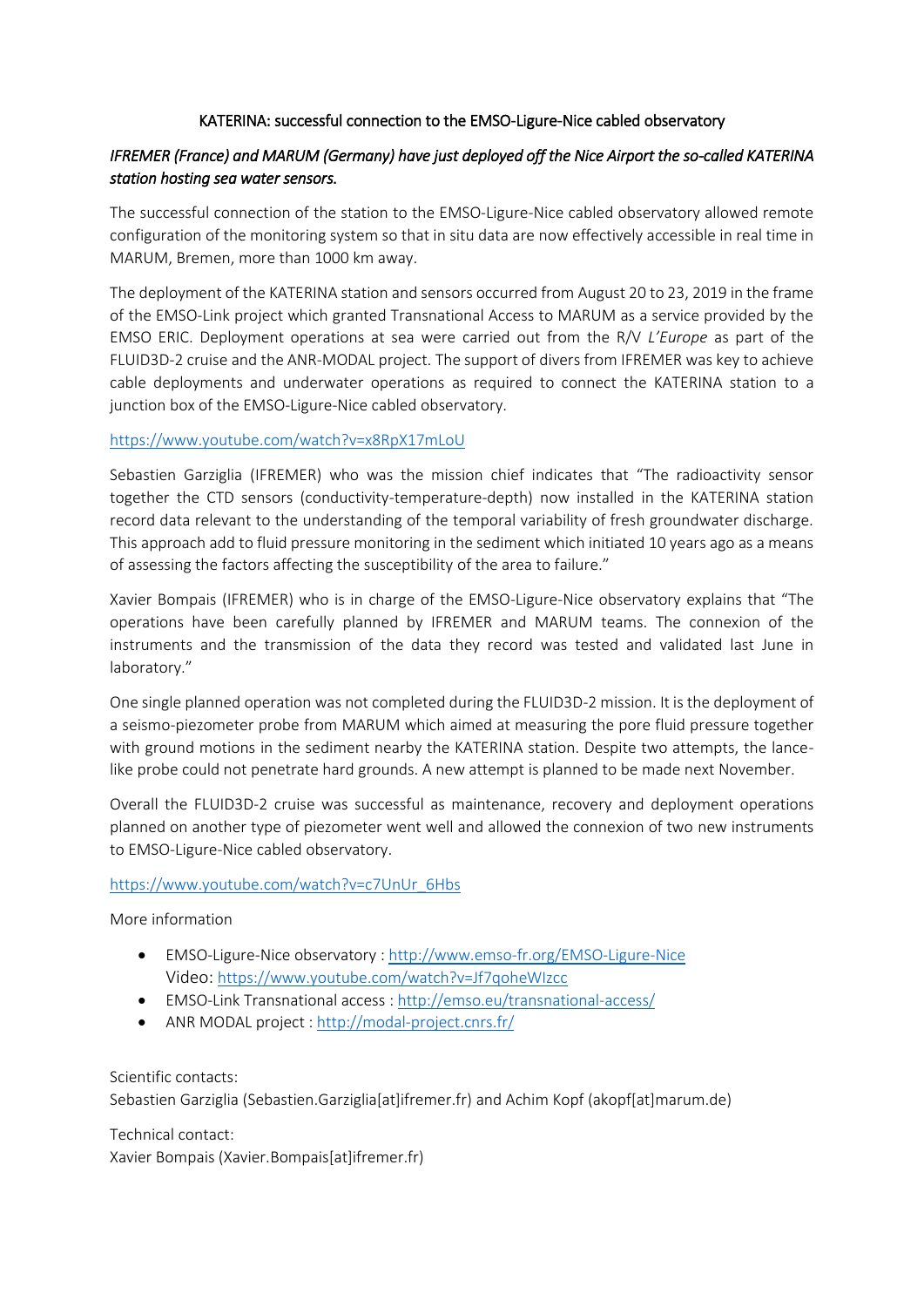

Performance tests in IFREMER Brest facilities (network simulator) in last June (© Ifremer - X. Bompais)



Very last checking before deployment (© Ifremer - O. Dugornay).